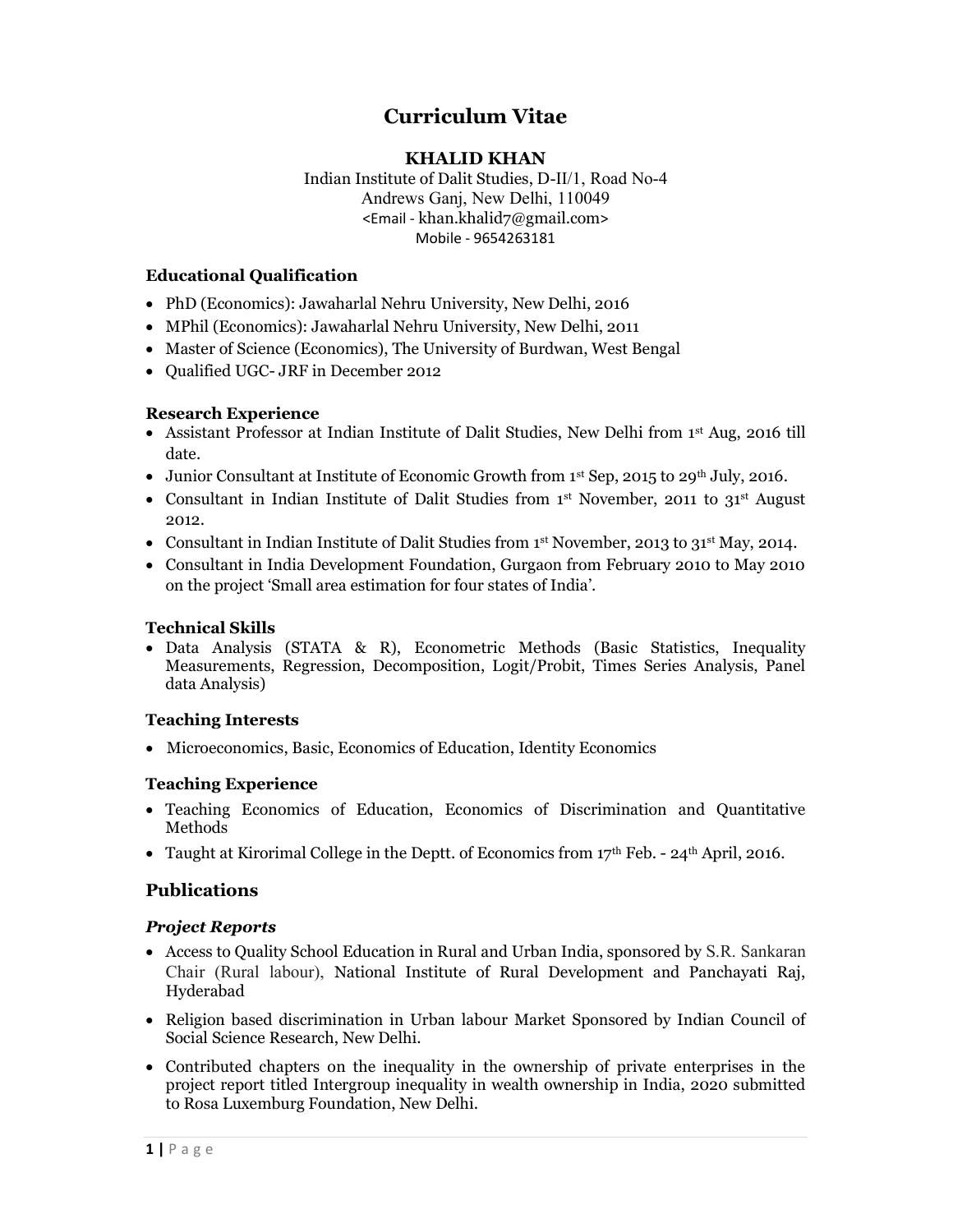- Contributed in the data analysis of national sample survey on employmentunemployment and field level data in the Study on Livelihood Constraints, Skill Gaps, Market Assessment and Livelihood Opportunities for Scheduled Castes Communities in the report submitted to the Government of Andhra Pradesh by Change Alliance Private Limited in partnership with Indian Institute of Dalit Studies.
- Contributed in the report titled Private Enterprises in South Indian states across social groups: An Analysis of Ownership and productivity and their policy implications Indian Institute of Dalit Studies, New Delhi and Confederation of Indian Industry, Chennai, 2019
- Chapters on School and Higher Education in Dalit Development Report, Telangana prepared by Indian Institute of Dalit Studies.
- Report Submitted to Indian Council of Social Science Research on Access of Scheduled Castes and Scheduled Tribes to School and Higher Education: A Gap Analysis in 2017.
- Report with Prof. Moneer Alam and Ms Shruti Patil titled Working to Build Livelihood Opportunities for the Elderly: A Qualitative Study of Elderly Self-Help Groups in Bihar.

#### Working Papers

- Working Paper on Access and Equity in Higher Education: Aspect of Gender, Caste, Ethnicity, Religion, Occupation and Economic Groups in Rural and Urban Areas during Pre and Post Reform Period, Indian Institute of Dalit Studies, Report no. 50.
- Working Paper on Privatization of Higher Education, its impact on access of social group and Strategies to provide financial assistance, Indian Institute of Dalit Studies, New Delhi.

#### Chapters in books

- Mamgain, Rajendra P. & Khan, K. (2020). Trends in employment and unemployment in India: dimensions of gender, caste and education. In Varghese, N.V. & Khare, M. (Eds.) India Higher Education Report 2020: Employment and employability of Higher Education Graduates in India, Routledge India (Forthcoming).
- Khan, K & Thorat, S.K. (2020). Scheduled Caste Women in India's Periodic Labor Force Survey. In Ramachandran, V.K, Swaminathan, N. & Nagbhushan, S. (Eds.), Women in Rural Production Systems, Tulika Publishers
- Khan, Khalid & Naaz, Farhat (2018). Gender Disparities in Higher Education and Labour Market Outcome. In Rajarshi Majumdar and Suchismita M. Sarkar (Eds.), Development and Exclusion in India, Segment Publisher.
- Khan, Khalid (2018). The Vision 2030: Prospects and Challenges for Diversification of Saudi Economy. In Md. Suhail et.al (Eds), West Asia and North Africa- Changing Paradigms, Rawat Publication.
- Khan, Khalid (2017). Muslim Backwardness in Higher Education in India: An Empirical Analysis in Muslims in India. In Arshi Khan (Eds.), Genuine Publisher, Delhi.
- Thorat, S.and Khan, K. (2017). Policies for Equity in Higher Education. In Nidhi Sabhrawal and Malish Chirakkal (Eds.) India Higher Education Report 2016: Equity, Sage Publication India Limited.

#### Journal

- Khan, K. (2019). Why Higher Education should be Subsidised. Mainstream Weekly. 57(51).
- Khan, K. (2018). Massification of Higher Education in India: Emerging Issues and Challenges. Journal of Social Inclusion Studies, 2(2), 84–92, 2018.